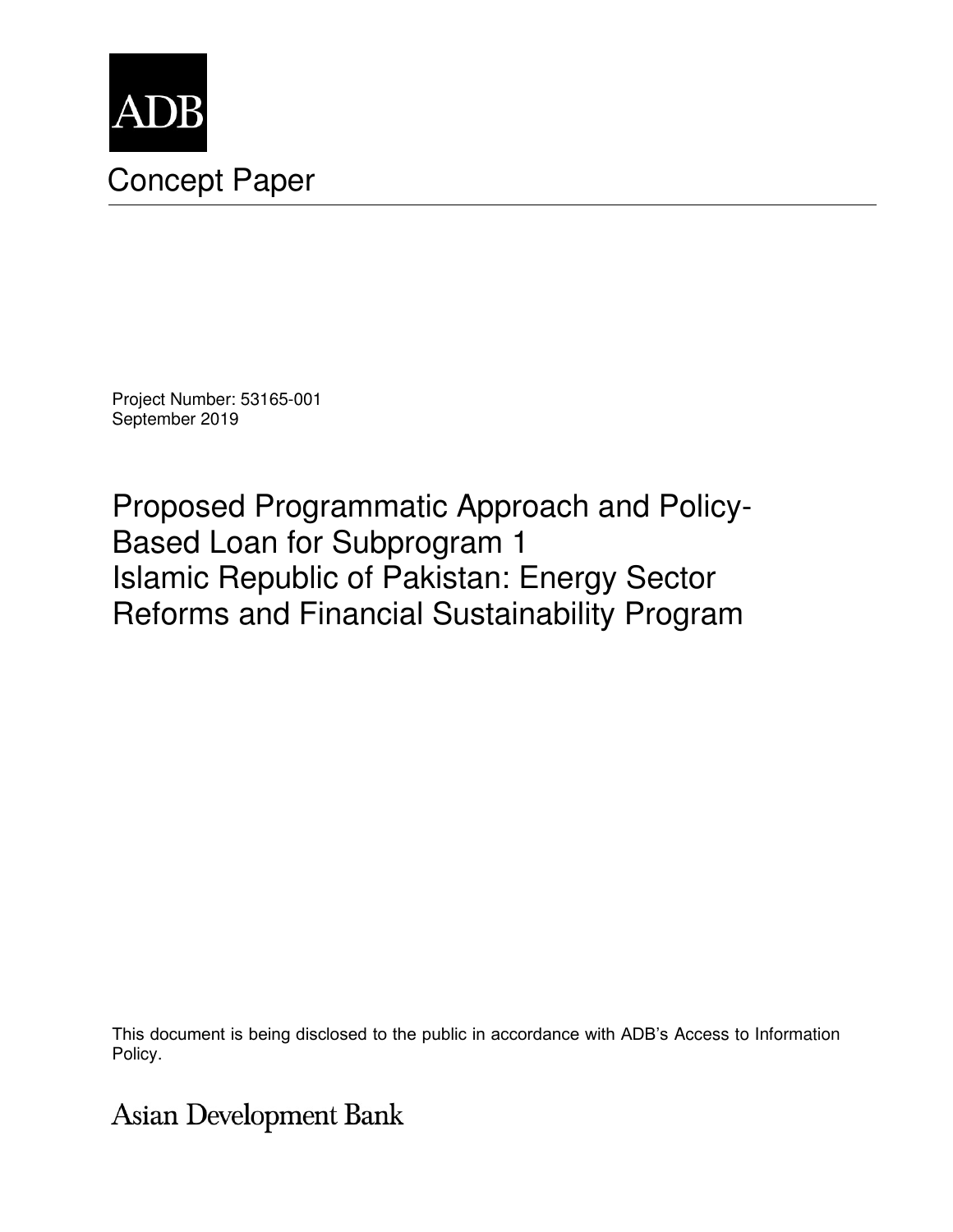#### **CURRENCY EQUIVALENTS**

(as of 9 September 2019)

Currency unit – Pakistan rupee/s (PRe/PRs)

| <b>PRs1.00</b> | $=$ | \$0.00640 |
|----------------|-----|-----------|
| \$1.00         | $=$ | PRs156.21 |

#### **ABBREVIATIONS**

| ADB          |                          | Asian Development Bank                              |
|--------------|--------------------------|-----------------------------------------------------|
| FY           | $\overline{\phantom{0}}$ | fiscal year                                         |
| <b>NEPRA</b> |                          | <b>National Electric Power Regulatory Authority</b> |

#### **NOTES**

- (i) The fiscal year (FY) of the Government of Pakistan ends on 30 June. "FY" before a calendar year denotes the years in which the fiscal year ends, e.g., FY2018 ends on 30 June 2018.
- (ii) In this report, "\$" refers to United States dollars.

| <b>Vice-President</b><br><b>Director General</b><br><b>Director</b> | Shixin Chen, Operations 1<br>Werner E. Liepach, Central and West Asia Department (CWRD)<br>Ashok Bhargava, Energy Division, CWRD                                                                                                                                                                                                                                                                                                                                                                                                                                                                                                                    |
|---------------------------------------------------------------------|-----------------------------------------------------------------------------------------------------------------------------------------------------------------------------------------------------------------------------------------------------------------------------------------------------------------------------------------------------------------------------------------------------------------------------------------------------------------------------------------------------------------------------------------------------------------------------------------------------------------------------------------------------|
| <b>Team leader</b><br><b>Team members</b>                           | Asad Aleem, Principal Energy Specialist, CWRD<br>Isabel Borcena, Senior Operations Assistant, CWRD<br>Nurlan Djenchuraev, Senior Environment Specialist, CWRD<br>Nana Gurgenidze, Energy Specialist, CWRD<br>Yuki Inoue, Finance Specialist (Energy), CWRD<br>Ehtesham Khattak, Senior Project Officer (Energy), CWRD<br>Hiranya Mukhopadhyay, Principal Public Management Specialist, CWRD<br>Jose Tiburcio Nicolas, Senior Social Development Specialist, CWRD<br>Farzana Noshab, Senior Economics Officer, CWRD<br>Patricia Rhee, Principal Counsel, Office of the General Counsel<br>Encarnacion Carlotta Webb, Associate Project Analyst, CWRD |
| Peer reviewer                                                       | Yongping Zhai, Chief of Energy Sector Group, Sustainable Development<br>and Climate Change Department                                                                                                                                                                                                                                                                                                                                                                                                                                                                                                                                               |

In preparing any country program or strategy, financing any project, or by making any designation of or reference to a particular territory or geographic area in this document, the Asian Development Bank does not intend to make any judgments as to the legal or other status of any territory or area.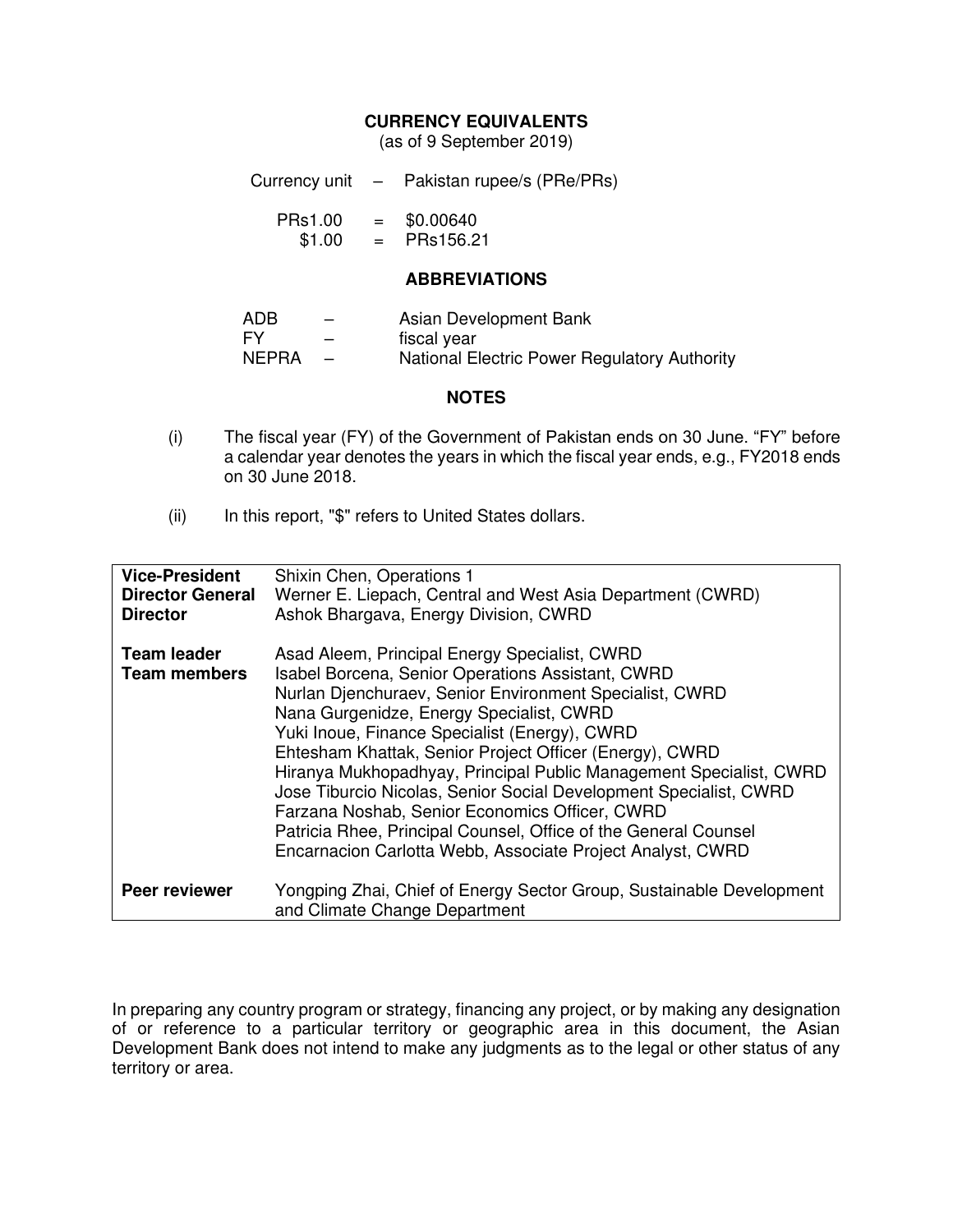## **CONTENTS**

**Page** 

# PROGRAM AT A GLANCE I. THE PROPOSAL 1 II. PROGRAM AND RATIONALE 1 A. Background and Development Constraints<br>
B. Policy Reform and ADB's Value Addition 
3 B. Policy Reform and ADB's Value Addition 3<br>C. Impacts of the Reform 3 C. Impacts of the Reform<br>
D. Development Financing Needs and Budget Support<br>
4 D. Development Financing Needs and Budget Support<br>
E. Implementation Arrangements Implementation Arrangements III. DUE DILIGENCE REQUIRED 4 IV. PROCESSING PLAN 5 A. Risk Categorization 5<br>
B. Resource Requirements 5 Resource Requirements 5<br>Processing Schedule 5 C. Processing Schedule V. KEY ISSUES 5 APPENDIXES 1. Design and Monitoring Framework 6 and 5 and 5 and 6 and 6 and 6 and 6 and 6 and 6 and 6 and 6 and 6 and 6 and 6 and 6 and 6 and 6 and 6 and 6 and 6 and 6 and 6 and 6 and 6 and 6 and 6 and 6 and 6 and 6 and 6 and 6 and 6 2. Problem Tree 9 3. List of Linked Documents 10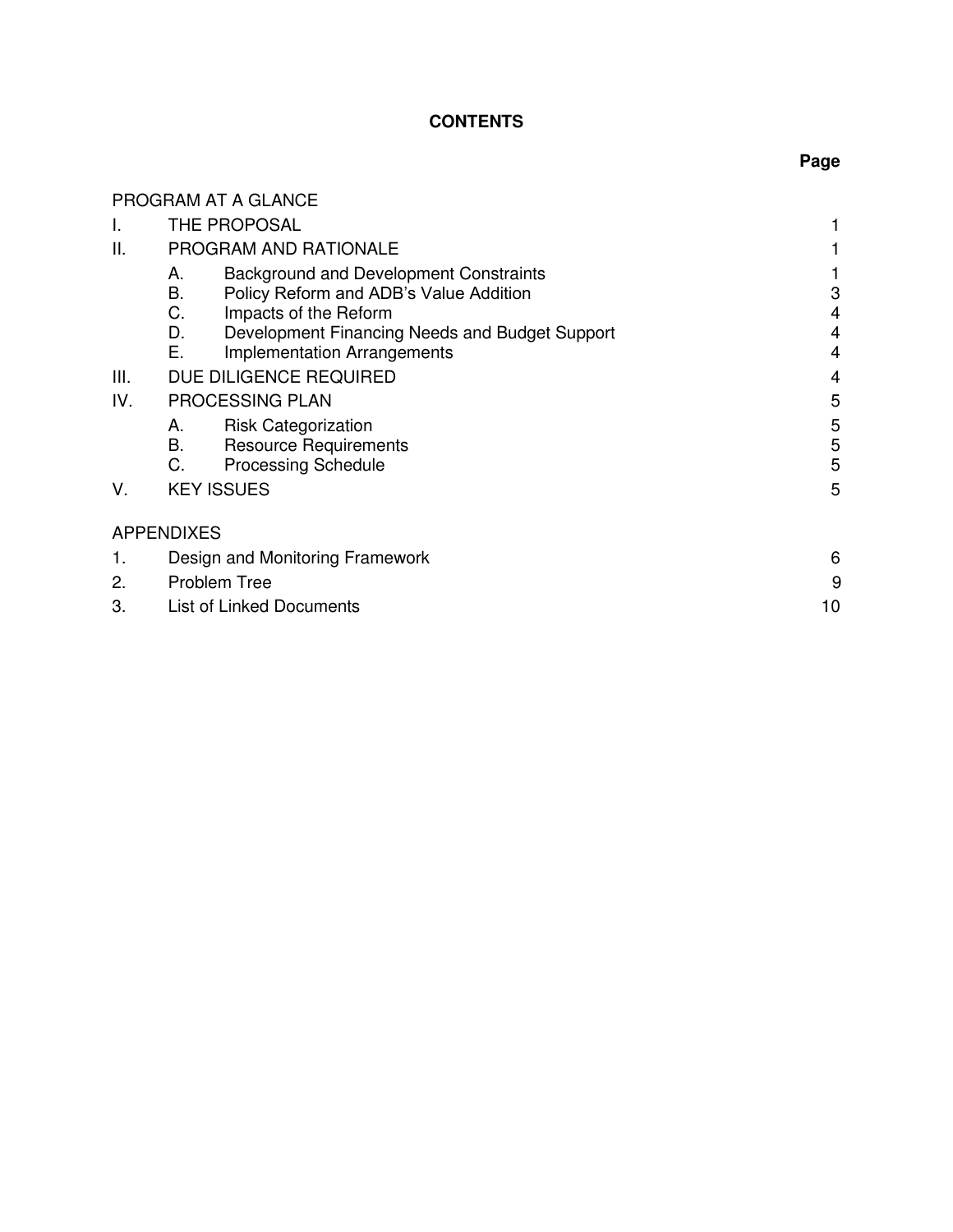# **PROGRAM AT A GLANCE**

| 1. Basic Data                                                                                                                     |                                                                                                                                                 |                                                 |                                        | Project Number: 53165-001         |                |
|-----------------------------------------------------------------------------------------------------------------------------------|-------------------------------------------------------------------------------------------------------------------------------------------------|-------------------------------------------------|----------------------------------------|-----------------------------------|----------------|
| <b>Project Name</b>                                                                                                               | Energy Sector Reforms and<br><b>Financial Sustainability</b><br>Program (Subprogram 1)                                                          | <b>Department/Division</b>                      |                                        | <b>CWRD/CWEN</b>                  |                |
| Country<br><b>Borrower</b>                                                                                                        | Pakistan<br>Islamic Republic of Pakistan                                                                                                        | <b>Executing Agency</b>                         |                                        | Ministry of Finance               |                |
| 2. Sector                                                                                                                         | Subsector(s)                                                                                                                                    |                                                 |                                        | <b>ADB Financing (\$ million)</b> |                |
| <b>Energy</b>                                                                                                                     | Energy sector development and institutional reform                                                                                              |                                                 |                                        |                                   | 300.00         |
|                                                                                                                                   |                                                                                                                                                 |                                                 | <b>Total</b>                           |                                   | 300.00         |
| 3. Strategic Agenda                                                                                                               | <b>Subcomponents</b>                                                                                                                            |                                                 | <b>Climate Change Information</b>      |                                   |                |
| Inclusive economic<br>growth (IEG)<br>Environmentally                                                                             | Pillar 2: Access to economic<br>opportunities, including jobs, made<br>more inclusive<br>Global and regional transboundary                      | <b>ADB Financing</b><br>Mitigation (\$ million) | Climate Change impact on the Project   |                                   | Low<br>21.00   |
| sustainable growth (ESG)                                                                                                          | environmental concerns                                                                                                                          |                                                 |                                        |                                   |                |
| 4. Drivers of Change                                                                                                              | <b>Components</b>                                                                                                                               |                                                 | <b>Gender Equity and Mainstreaming</b> |                                   |                |
| Governance and capacity<br>development (GCD)<br>Partnerships (PAR)<br>Private sector                                              | Institutional development<br>Public financial governance<br>Official cofinancing<br><b>Private Sector</b><br>Conducive policy and institutional |                                                 | Some gender elements (SGE)             |                                   | ℐ              |
| development (PSD)                                                                                                                 | environment                                                                                                                                     |                                                 |                                        |                                   |                |
| 5. Poverty and SDG Targeting                                                                                                      |                                                                                                                                                 | <b>Location Impact</b>                          |                                        |                                   |                |
| Geographic Targeting<br><b>Household Targeting</b><br>General Intervention on Poverty<br><b>SDG Targeting</b><br><b>SDG Goals</b> | No<br>No<br>Yes<br>Yes<br>SDG9, SDG10, SDG12,<br>SDG <sub>13</sub>                                                                              | Nation-wide                                     |                                        |                                   | High           |
| 6. Risk Categorization:                                                                                                           | Complex                                                                                                                                         |                                                 |                                        |                                   |                |
| 7. Safeguard Categorization                                                                                                       | Environment: C Involuntary Resettlement: C Indigenous Peoples: C                                                                                |                                                 |                                        |                                   |                |
| 8. Financing                                                                                                                      |                                                                                                                                                 |                                                 |                                        |                                   |                |
| <b>Modality and Sources</b>                                                                                                       |                                                                                                                                                 |                                                 | Amount (\$ million)                    |                                   |                |
| <b>ADB</b>                                                                                                                        |                                                                                                                                                 |                                                 |                                        |                                   | 300.00         |
|                                                                                                                                   | Sovereign Programmatic Approach Policy-Based Lending (Concessional                                                                              |                                                 |                                        |                                   | 300.00         |
| Loan): Ordinary capital resources<br>Cofinancing                                                                                  |                                                                                                                                                 |                                                 |                                        |                                   |                |
|                                                                                                                                   | Export-Import Bank of Korea - Programmatic Approach Policy-Based Lending                                                                        |                                                 |                                        |                                   | 50.00<br>50.00 |
| (Loan) (Not ADB Administered)                                                                                                     |                                                                                                                                                 |                                                 |                                        |                                   |                |
| Counterpart                                                                                                                       |                                                                                                                                                 |                                                 |                                        |                                   | 0.00           |
| None<br>Total                                                                                                                     |                                                                                                                                                 |                                                 |                                        |                                   | 0.00<br>350.00 |
| <b>Currency of ADB Financing: USD</b>                                                                                             |                                                                                                                                                 |                                                 |                                        |                                   |                |
|                                                                                                                                   |                                                                                                                                                 |                                                 |                                        |                                   |                |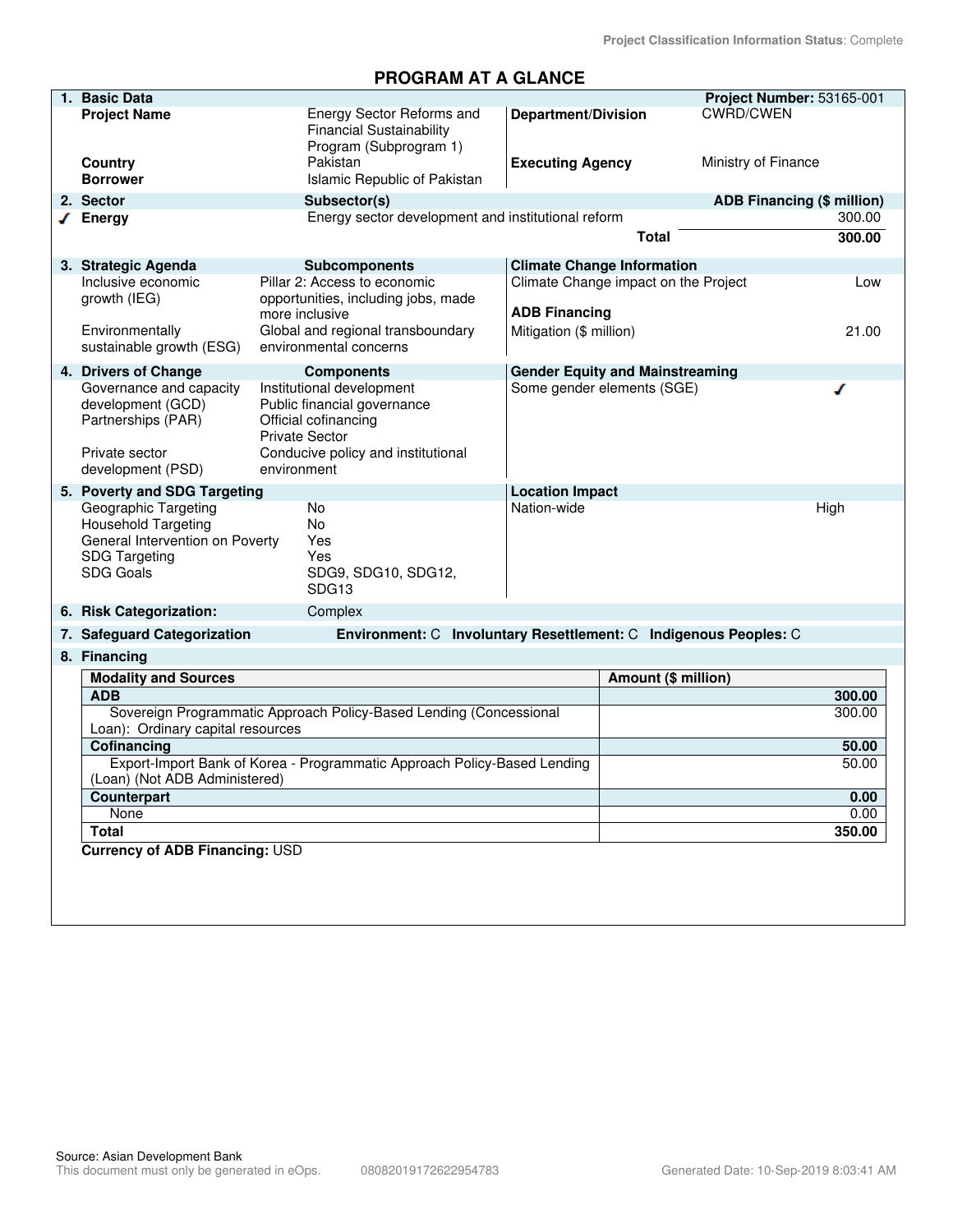1. The proposed Energy Sector Reforms and Financial Sustainability Program aims to address fiscal, governance, technical, and policy deficits in Pakistan's energy sector. These arrears have adversely impacted the sector's quality and efficiency of services, and the sustainability of energy infrastructure and finances, thereby challenging Pakistan's fiscal balance and macroeconomic stability. The program incorporates lessons learned from similar policybased interventions by the Asian Development Bank (ADB) and draws on the recommendations and lessons in the sector assistance program evaluation.<sup>1</sup> The program is conceived in close coordination with key development partners, and underpins the International Monetary Fund's recently approved \$6.0 billion extended fund facility to curtail the sector's burden on the annual budget and to stem quasi-fiscal losses and associated negative impact on economic growth.

2. The programmatic approach and policy-based loan will finance three subprograms to be implemented in 2019–2023. Through interlinked policy actions, reform areas of the three sequenced subprograms are underpinned on three pillars: (i) securing financial sustainability, (ii) strengthening governance, and (iii) reinforcing infrastructure improvements. In line with these pillars, subprogram 1 will (i) check the accumulation of circular debt through cost-reflective tariffs with automatic quarterly adjustments and notification mechanism, fully budgeted subsidies, a credible circular debt management plan, and investor-friendly national electricity and renewable energy policies; (ii) streamline integrated planning and bolster governance through appointment of professional heads and autonomous boards, separation of hydrocarbon policy and regulation functions, and development of a privatization road map for liquid natural gas plants; and (iii) enhance infrastructure investments to reduce line losses, rationalize generation cost, increase private sector participation with frequent bidding rounds, finalize a road map to reduce unaccounted-for gas, and set up an alternative dispute resolution mechanism for appeals on regulatory decisions. Subsequent subprograms will build on the earlier initiated interventions and reforms, focusing on settling the stock of circular debt and past taxation issues, instituting multiyear tariffs, unbundling the gas sector, increasing private sector participation, functional outsourcing and management contracts in distribution sector and rolling out distributed generation and off-grid solutions. The program is consistent with ADB's current country partnership strategy for Pakistan, and the under preparation strategy for Pakistan, 2020–2024; and, it is included in the country operations business plan.<sup>2</sup> The program is also aligned with ADB's Strategy 2030 by adding value through finance and knowledge to strengthen sector governance and institutional capacity.<sup>3</sup> The draft design and monitoring framework is in Appendix 1.

# **II. PROGRAM AND RATIONALE**

# **A. Background and Development Constraints**

3. Pakistan's energy sector has multiple structural weaknesses. In 2014, the supply–demand gap peaked at 7,000 megawatts, which accounted for almost 40% of the installed capacity, and led to 12–16 hours of load-shedding per day. In response, the government aggressively added capacity of 12.2 gigawatts of thermal power during 2014–2019 at a cost of \$24.8 billion. The added capacity primarily came from imported fuels, under the *take or pay* contracts, which has

<sup>1</sup> Independent Evaluation Department. 2019. *Sector Assistance [Program Evaluation: ADB's Support to Pakistan](https://www.adb.org/documents/sector-assistance-program-evaluation-pakistan-power-sector)  [Energy Sector \(2005](https://www.adb.org/documents/sector-assistance-program-evaluation-pakistan-power-sector)–2017).* Manila.

<sup>2</sup> ADB. 2015. *Country Partnership Strategy: Pakistan, 2015–2019.* Manila; and ADB. 2018. *Country Operations Business Plan: Pakistan, 2019*–*2021.* Manila.

<sup>3</sup> ADB. 2018. *[Strategy 2030: Achieving a Prosperous, Inclusive, Resilient, and Sustainable Asia and the Pacific.](https://www.adb.org/sites/default/files/institutional-document/435391/strategy-2030-main-document.pdf)* Manila.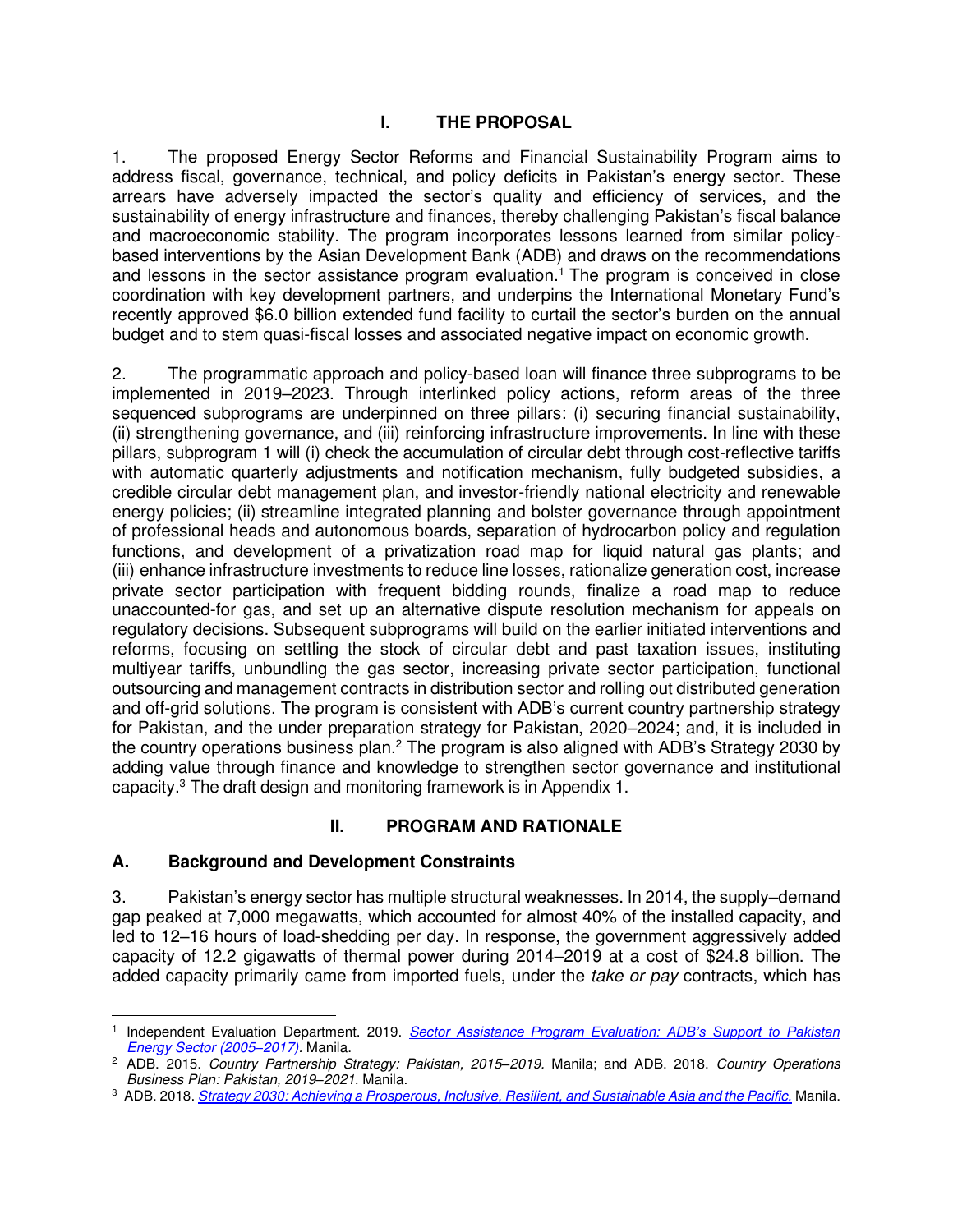consequently raised unit generation costs by nearly 7%. All generation plants are structured with capacity payments, but there is little monitoring of actual capacity (installed versus rated) and availability. To cut upstream costs, the regulator needs to validate that generation plants function within the operational parameters and technical benchmarks of their respective generation licenses and the requisite check and balance mechanisms must be in place. Given the sluggish economic growth, it has been a challenge keeping capacity payment per energy unit at 2016 levels, as this would require energy sales to grow by 57% in fiscal year (FY) 2019.<sup>4</sup> The current power generation cost is around PRs600 billion per annum, and the system operator is critical to optimize it through efficiency based dispatch management, that can translate into 0.5%–0.7% cost savings, as improving dispatch by 0.2% can save an estimated PRs1.2 billion annually (footnote 4). The program will address the need to optimize generation costs through induction of renewable energy generation and retrofitting of critical infrastructure; revise the methodology of dispatching merit order; invest into indigenous resources (hydropower, renewable energy, and domestic coal and gas); mutually review existing contracts with independent power producers; privatize the regasified liquid natural gas to power plants and other generation facilities.<sup>5</sup>

4. Lack of corresponding downstream transmission and distribution infrastructure investments has caused congestion, inefficiencies, and high system losses that are 4% higher than 2016 levels. More than one-fourth of electricity generated is lost due to overstressed and dilapidated network, theft, and inadequate energy accounting.<sup>6</sup> The transmission network can currently evacuate 23,000 megawatt-peak and with loss levels of close to 3%, but nearly 10 gigawatt generation cannot be evacuated due to system constraints.<sup>7</sup> This imbalance has led to a capacity trap that has caused a debt trap and depleted sector liquidity.<sup>8</sup>

5. Poor governance exacerbates weak sector operations with unfavorable energy generation (60% imported fuels) and sales mix (80% domestic consumers), inability to institute cost-reflective tariffs, shortfall in recoveries, losses, unbudgeted subsidies, and a 35% devaluation of the Pakistan rupee since mid-2018. The power sector's long-term inability to recover its full costs has created a circular debt, with the sector's financial problems spilling over to other sectors in the supply chain including generators, fuel, and equipment suppliers. The cost of energy delivery (including generation, transmission, and distribution) is nearly 30% higher than the revenue recovered.<sup>9</sup> As of 30 June 2019, the sector's outstanding deficit totals \$15.4 billion, comprising circular debt (flow and stock) and subsidies, despite settling the circular debt flow fully in 2013.

6. With annual losses of over \$2 billion, energy sector entities continue to rely on significant regular fiscal transfers (nearly 1.5% of gross domestic product) and sovereign credit guarantees to maintain their operations.<sup>10</sup> As of 31 December 2018, Pakistan's banking advances totaled PRs7,955 billion, including PRs1,434 billion (18%) for energy sector deficit financing, crowding out private borrowing. According to the World Bank, Pakistan's power sector inefficiencies cost

<sup>4</sup> National Electric Power Regulatory Authority. 2018. *State of Industry Report*, *2017*. Islamabad.1 June.

<sup>&</sup>lt;sup>5</sup> Of the infrastructure investments of \$48 billion since 2015, nearly \$35 billion (15 projects) is being invested in energy generation and transmission projects in take or pay contracts.

<sup>6</sup> Power distribution companies' transmission and distribution losses for FY2017–FY2018 were 18.32%, against the National Electric Power Regulatory Authority's (NEPRA) target of 15.3%.

<sup>7</sup> ADB estimates.

<sup>&</sup>lt;sup>8</sup> Additional procurement of generation capacity without matching demand growth entails surplus capacity for which the government and consumers will need to make capacity payments without utilizing this energy. Government of Pakistan, Central Power Purchasing Agency. 2018. *Brief on Market Development Activities*. Islamabad. 30 June.

<sup>&</sup>lt;sup>9</sup> This is calculated as gross billing minus unrecovered amount and unfunded subsidies.

<sup>10</sup> Ministry of Finance. 2018. *Annual Budget, FY2018–FY2019*. Islamabad.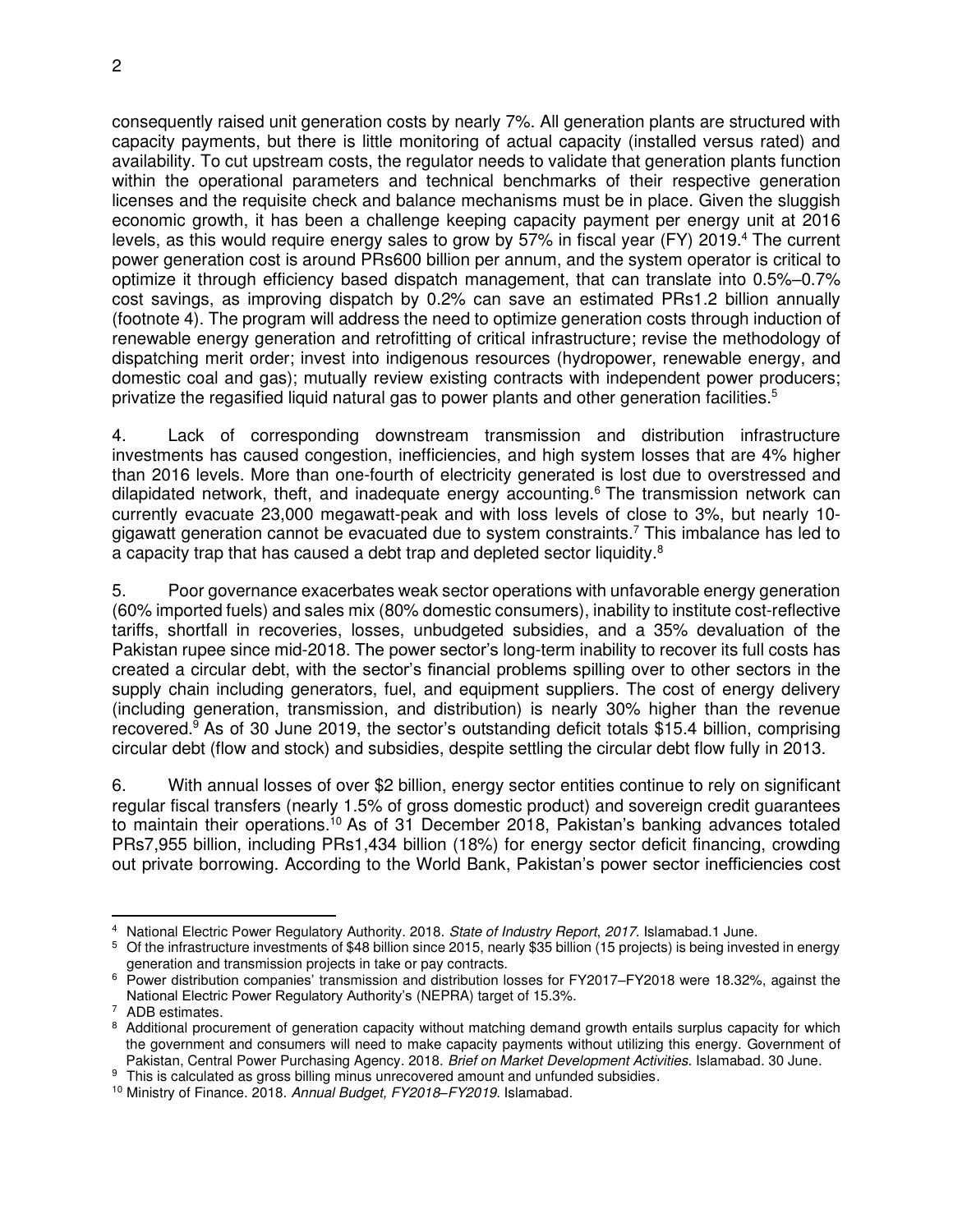the economy \$18 billion (6.5% of gross domestic product) in 2015 and constrain the country's growth.<sup>11</sup> These inefficiencies have cut the country's trade and export competitiveness.

# **B. Policy Reform and ADB's Value Addition**

7. With the 4% projected energy demand during 2020–2025, the Government of Pakistan recognizes the sector's adverse fiscal impact on the country's macroeconomic stability. Energy sector reforms could save the economy around \$8.4 billion in annual business losses and increase total household income by at least \$4.5 billion a year. In consultation with development partners, the government embarked on an inclusive energy reform agenda aligned with the program outcomes to plug governance gaps and revenue leakages, improve revenue collection, reduce losses and capacity charges, develop new policies to rationalize pricing, support tariff reforms, settle long-outstanding issues of taxation and tariff disputes, and reduce subsidies.<sup>12</sup>

8. The program builds on two earlier ADB-assisted policy-based interventions in the energy sector: (i) Accelerating Economic Transformation Program, approved in 2008 but discontinued with the 2010 cancelation of the International Monetary Fund's Standby Arrangement; and (ii) Sustainable Energy Sector Reform Program*,* approved in 2014 and comprising three subprograms through 2017, aimed to contain circular debt accumulation by reducing transmission and distribution losses, improving tariff collections, and reducing the time for the National Electric Power Regulatory Authority (NEPRA) to determine tariffs.<sup>13</sup> The policy loans managed to ensure the operationalization of the Central Power Purchase Agency and its separation from the National Transmission and Despatch Company. The Sustainable Energy Sector Reform Program also achieved amendments in the NEPRA Act 1997 to align the legislation with the new power market concept, achieve reforms in the tariff-setting and determination process, and support the creation of a consolidated Ministry of Energy. However, several reforms were stalled during the 2018 election period, including improving the commercial viability of and accelerating privatization of sector entities.

9. The program will continue to implement reforms envisaged under previous interventions, such as institutionalizing the National Electricity Policy and Plan, establishing appellate tribunals, and making the distribution tariff-setting process de-politicized, automated, and independent, with NEPRA as the tariff-setting, determination, and notification authority, and the government declaring subsidies well in advance to allow NEPRA to reflect them in the tariff. The government is developing and executing an automated process for fuel and capacity charges in the tariff. It is also pursuing a road map to increase regulatory independence and institute a framework for a multi-year tariff for all power distribution companies. The program will focus on preparation, approval, and implementation of (i) a renewable energy policy, (ii) a 25-year integrated energy plan, (iii) a plan to reduce unaccounted-for gas, (iv) a roadmap for privatization of two liquid natural gas plants, and (v) a policy for greater private sector participation in hydrocarbons exploration.

10. The programmatic approach will (i) confirm sequencing of reforms and investment projects in coordination with donors, (ii) ensure continued engagement as the reforms are multifold and require 5 years to implement and yield results, and (iii) allow ADB to explore cofinancing options.

<sup>11</sup> World Bank. 2018[. Power Sector Distortions Cost Pakistan Billions](https://www.worldbank.org/en/news/press-release/2018/12/11/power-sector-distortions-cost-pakistan-billions.print)*.* Press release. 12 December.

<sup>12</sup> Recovery of power distribution companies for FY2017–FY2018 remained at 90.1%, against NEPRA's target of 100%. <sup>13</sup> ADB. 2008. *[Report and Recommendation of the President to the Board of Directors: Proposed Program Cluster and](https://www.adb.org/sites/default/files/project-document/67898/42163-pak-rrp.pdf)  [Loans for Subprogram 1 to the Islamic Republic of Pakistan for Accelerating Economic Transformation Program.](https://www.adb.org/sites/default/files/project-document/67898/42163-pak-rrp.pdf)* 

Manila (Loan 2446, \$300 million, approved on 30 September); and ADB. 2014. *[Report and Recommendation of the](https://www.adb.org/sites/default/files/project-document/80695/47015-001-rrp.pdf)  [President to the Board of Directors: Proposed Programmatic Approach and Policy-Based Loan for Subprogram 1 to](https://www.adb.org/sites/default/files/project-document/80695/47015-001-rrp.pdf)  [the Islamic Republic of Pakistan for the Sustainable Energy Sector Reform Program.](https://www.adb.org/sites/default/files/project-document/80695/47015-001-rrp.pdf)* Manila (Loan 3126, \$400 million, approved on 24 April).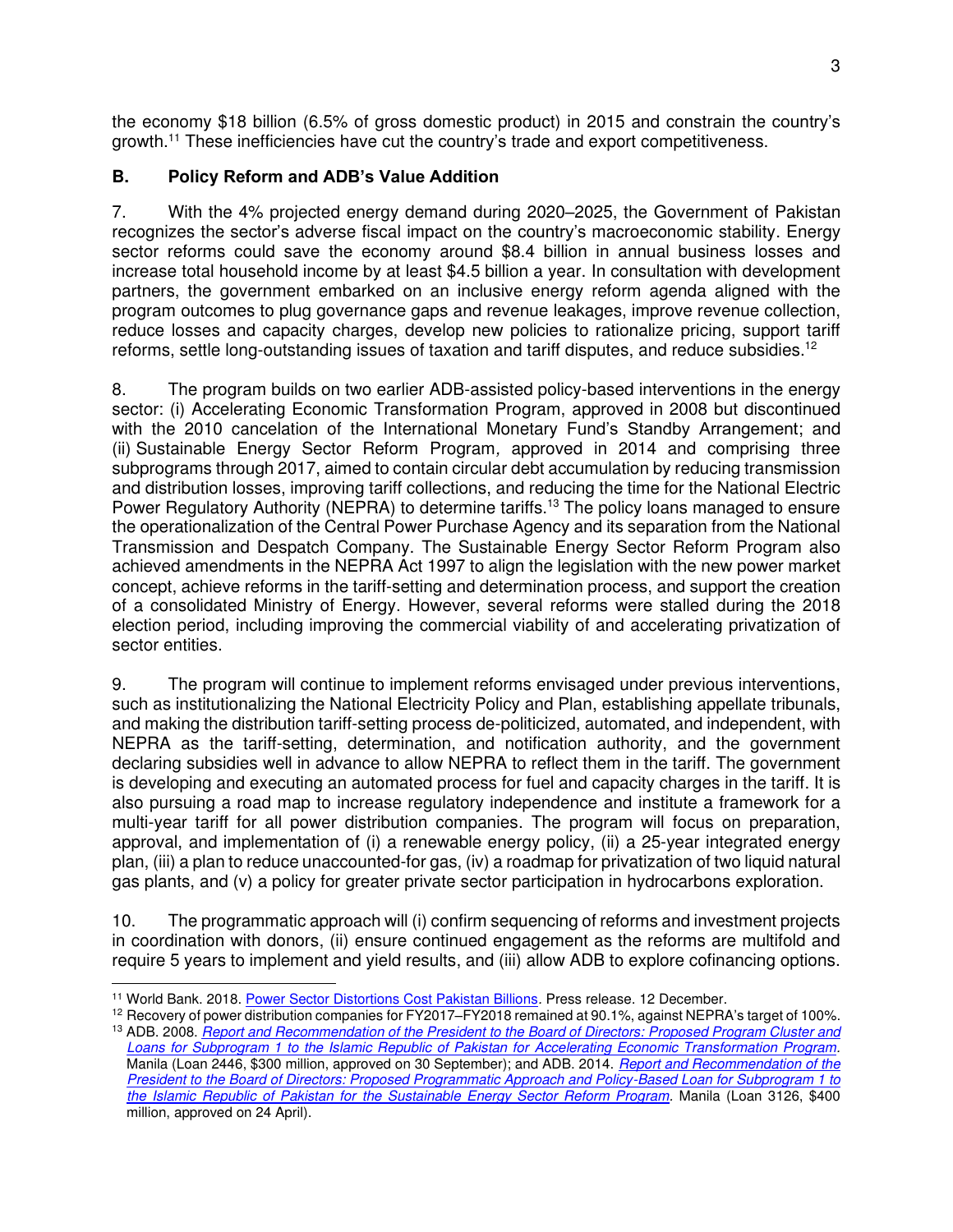### **C. Impacts of the Reform**

11. The program will address sector inefficiencies, strengthen sector governance, and eliminate quasi-fiscal losses. Reducing circular debt will improve sector liquidity, protect funds for infrastructure expansion, finance technological improvements, phase out subsidies, and reduce consumer tariffs. The appointment of professional management and independent boards will reinforce accountability mechanisms and autonomy of power entities that will facilitate functional outsourcing and management contracting to lower inefficiencies, thereby leading to phased privatization and eventual graduation to an accountable competitive power market. These reforms would secure a reliable, sustainable, and affordable energy sector. On the downside, implementing cost-reflective tariffs would require continued insulation of lifeline consumers through subsidies, the autonomy of sector entities would challenge government intervention and control, and unskilled workforce would lose jobs. The government must mitigate the negative spillover impact of reforms through budgetary support and incentives in service structure.

# **D. Development Financing Needs and Budget Support**

12. Pakistan's 2019 growth trajectory dipped into a stabilization mode with unsustainable fiscal and current account deficits.<sup>14</sup> To support the government's growing development financing needs and the cost of implementing sector reforms, ADB has programmed a \$1 billion equivalent assistance over 2019–2022, to be disbursed in three subprograms. As Pakistan's largest development partner in the sector with lending totaling \$7.76 billion since 2005, ADB leads development coordination and is prominently positioned to partner with the government in instituting policies and reforms to address constituents of circular debt. In the medium term, a declining growth rate coupled with rising inflation constrains government finances, which will incur significant adjustment costs from the program reform areas, including (i) rationalization of tariffs and provision of subsidies to lifeline consumers; (ii) establishment of appellate tribunals; (iii) retirement of expensive loans to meet the legislated contingent liability ceiling;  $15$ (iv) reinforcement of integrated planning and management systems; and (v) financing of infrastructure, institutional, and system improvements. ADB's concessional lending resources will provide the loans. The Export-Import Bank of Korea intends to cofinance \$50 million for the subprogram 1, and ADB is discussing cofinancing for the ensuing subprograms with other donors.

#### **E. Implementation Arrangements**

13. The Ministry of Finance will be the executing agency, responsible for overall program monitoring and reporting.<sup>16</sup> The Ministry of Energy is proposed as the implementing agency. An ongoing technical assistance is preparing the program and providing requisite analytical support to implement the policy actions.<sup>17</sup> The proceeds of the policy-based loan will be withdrawn in accordance with ADB's *Loan Disbursement Handbook* (2017, as amended from time to time).

# **III. DUE DILIGENCE REQUIRED**

14. In coordination with stakeholders, the due diligence will include (i) sector assessment focusing on specific policy measures to be taken, (ii) economic and financial analysis, (iii) a risk assessment and management plan, (iv) program impact assessment, (v) environmental

<sup>14</sup> For FY2019–FY2024, the International Monetary Fund projects the economy to grow at an average rate of 2.5%.

<sup>15</sup> Ministry of Finance. 2016. *[Fiscal Responsibility and Debt Limitation Act, 2005 \(Amended\)](http://www.finance.gov.pk/frdla2005_amended_2016.pdf)*. Islamabad.

<sup>16</sup> Subprogram 1 is implemented in 2019–2020. The program policy actions are interlinked and sequenced in three subprograms.

<sup>17</sup> ADB. 2017. *Technical Assistance to the Islamic Republic of Pakistan for the Update on Energy Sector Plan*. Manila.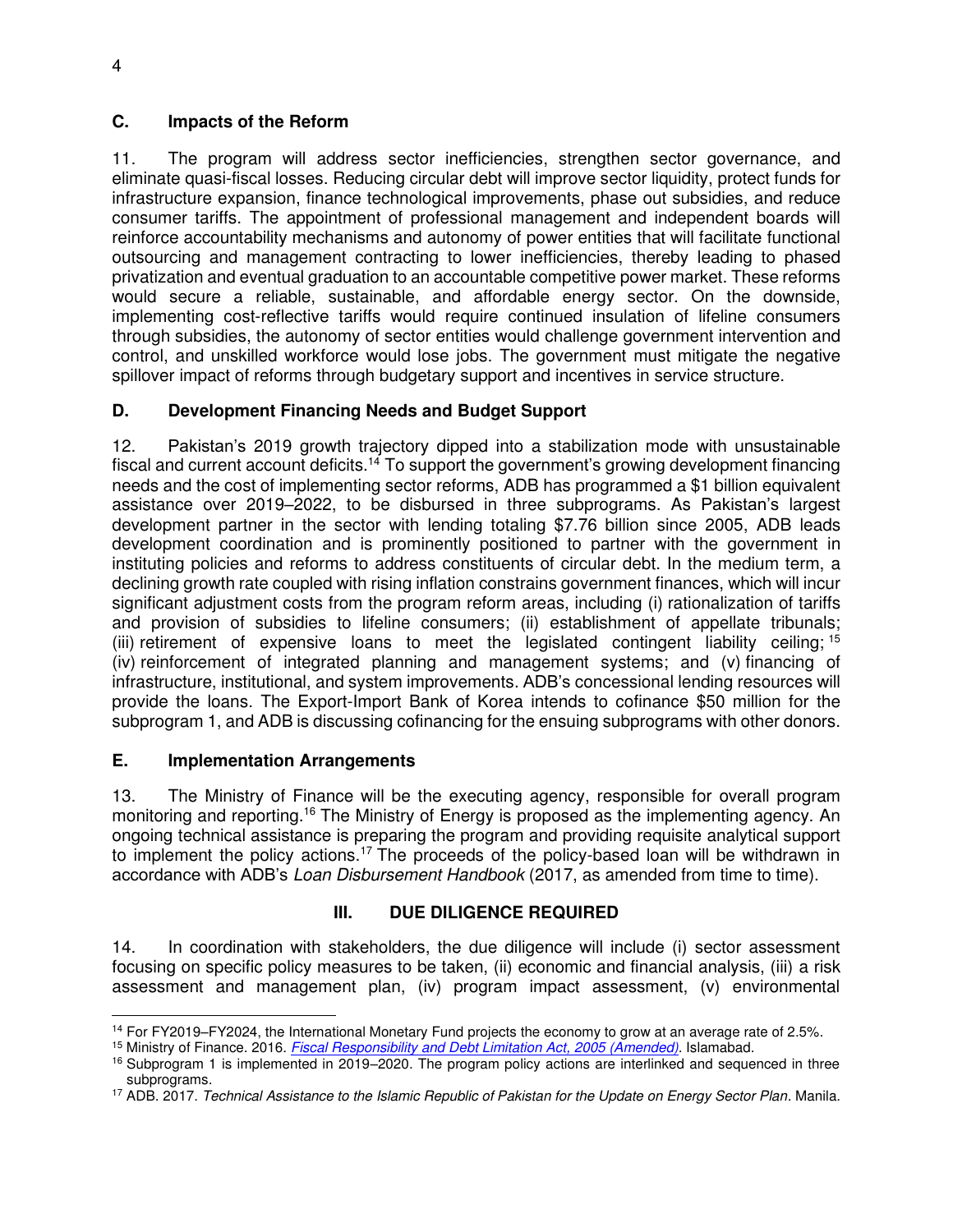assessment, and (vi) fiduciary safeguards assessment. The program is expected to be classified as category C both for environment and social safeguards. The initial poverty and social analysis is in Appendix 3. The summary of due diligence to be carried out is as follows:

- (i) **Safeguards.** All impacts of the proposed policy actions on the environment, involuntary resettlement, and indigenous peoples, if any, will be assessed.
- (ii) **Financial.** Sector due diligence will confirm the government's fiscal capacity to absorb the impact of reforms and the adequacy of committed resources.
- (iii) **Economic.** The economic viability, affordability, and sustainability of the program will be assessed, and the economic benefits and reform costs will be evaluated.
- (iv) **Governance.** Improved energy sector governance at the regulatory, corporate, and government levels, as well as related mechanisms and capacity issues, will be agreed with the government as part of the program design.
- (v) **Gender, poverty, and social.** No poverty or social issues requiring specific attention have been identified. The program will protect lifeline consumers from tariff volatility. For gender inclusiveness, gender impacts will be examined during due diligence.

# **IV. PROCESSING PLAN**

#### **A. Risk Categorization**

15. All three subprograms are categorized *complex* as they exceed the \$50 million threshold.

#### **B. Resource Requirements**

16. ADB staff with expertise in the energy and finance sectors will process the program. Staff will dedicate an estimated total of 12 person-months to processing. A consultant will be required for 8 person-months to support diagnostic analysis and policy dialogue.

### **C. Processing Schedule**

17. The table lists major milestones up to Board discussion for the loan processing schedule.

| <b>Proposed Processing Schedule</b> |                                 |  |
|-------------------------------------|---------------------------------|--|
| <b>Milestones</b>                   | <b>Expected Completion Date</b> |  |
| Concept clearance                   | September 2019                  |  |
| Fact-finding mission                | September 2019                  |  |
| Loan negotiations                   | October 2019                    |  |
| Board consideration                 | November 2019                   |  |
| Loan signing and effectiveness      | November 2019                   |  |

# **V. KEY ISSUES**

18. The key issues are (i) immunizing reforms from political interventions to eliminate historical recurrence of circular debt; (ii) securing strong government commitment to invest in infrastructure, despite an unprecedented financial crunch; (iii) mandating extra diligence by ADB during processing and implementation as the sector assistance program evaluation rates implementation of reforms *less than successful*; (iv) possibly adjusting the program timeline to meet objectives as reforms are substantial, frontloaded, and politically difficult to implement; and (v) diligently implementing ADB's investment projects, aligned to support the sector reforms. A programmatic approach would provide flexibility to align policy actions with evolving sector realities, shifting macroeconomic parameters, and varying institutional absorptive capacities.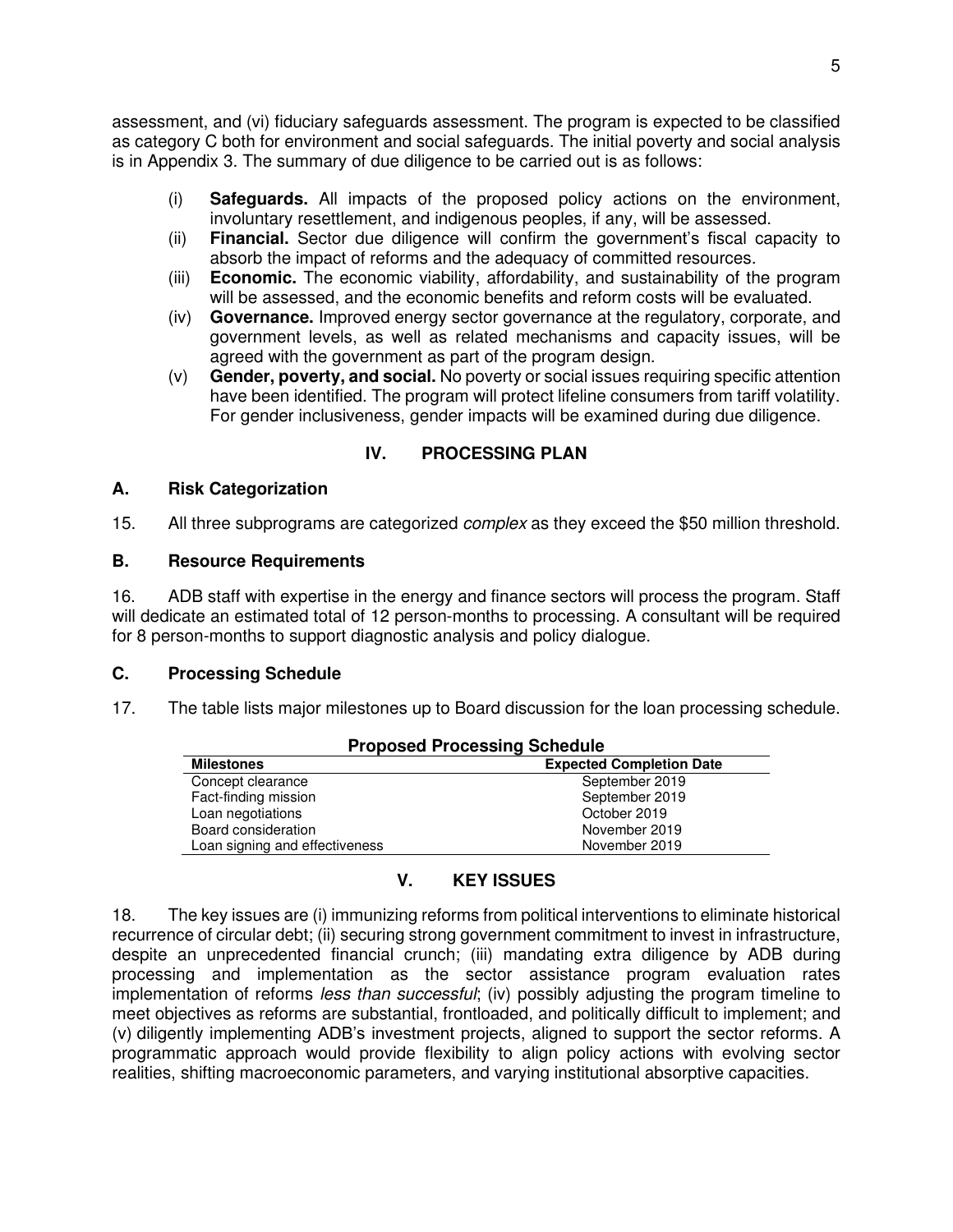# **DESIGN AND MONITORING FRAMEWORK**

(Initial Draft)

| <b>Country's Overarching Development Objectives</b><br>Financial sustainability and self-reliance of energy sector achieved (Vision 2025) <sup>a</sup> |                                                                    |                                                           |                   |  |
|--------------------------------------------------------------------------------------------------------------------------------------------------------|--------------------------------------------------------------------|-----------------------------------------------------------|-------------------|--|
| <b>Results Chain</b>                                                                                                                                   | <b>Performance Indicators with</b><br><b>Targets and Baselines</b> | <b>Data Sources</b><br>and Reporting<br><b>Mechanisms</b> | <b>Risks</b>      |  |
| <b>Effect of the Reform</b>                                                                                                                            |                                                                    |                                                           |                   |  |
|                                                                                                                                                        |                                                                    |                                                           |                   |  |
|                                                                                                                                                        | To be accomplished by 2024:                                        |                                                           |                   |  |
| Financial, technical, and                                                                                                                              |                                                                    |                                                           |                   |  |
| governance deficits in                                                                                                                                 | a. The government has reduced                                      | a. National                                               | Political         |  |
| energy sector reduced                                                                                                                                  | circular debt by implementing the                                  | budget                                                    | instability to    |  |
|                                                                                                                                                        | circular debt management plan                                      | documents                                                 | cause delays in   |  |
|                                                                                                                                                        | (baseline: PRs1.5 trillion in 2019                                 | b. NEPRA state                                            | implementing      |  |
|                                                                                                                                                        | to XX in 2024).                                                    | of industry                                               | critical reforms. |  |
|                                                                                                                                                        |                                                                    | reports                                                   |                   |  |
|                                                                                                                                                        | b. The government has lowered the                                  |                                                           |                   |  |
|                                                                                                                                                        | weighted average cost of                                           |                                                           |                   |  |
|                                                                                                                                                        | generation by implementing                                         |                                                           |                   |  |
|                                                                                                                                                        |                                                                    |                                                           |                   |  |
|                                                                                                                                                        | integrated energy plan (baseline:                                  |                                                           |                   |  |
|                                                                                                                                                        | PRs14.7 in 2019 to XX in 2024).                                    |                                                           |                   |  |
|                                                                                                                                                        |                                                                    |                                                           |                   |  |
|                                                                                                                                                        | c. The power sector appellate                                      |                                                           |                   |  |
|                                                                                                                                                        | tribunals have disposed-off 60%                                    |                                                           |                   |  |
|                                                                                                                                                        | of the complaints within 6 months                                  |                                                           |                   |  |
|                                                                                                                                                        | of application submission on an                                    |                                                           |                   |  |
|                                                                                                                                                        | annual basis (baseline: nil in                                     |                                                           |                   |  |
|                                                                                                                                                        | 2019 to XX in 2024).                                               |                                                           |                   |  |
|                                                                                                                                                        |                                                                    |                                                           |                   |  |
| <b>Reform Areas under</b>                                                                                                                              | <b>Indicative Policy Actions</b>                                   |                                                           |                   |  |
| <b>Subprograms</b>                                                                                                                                     |                                                                    |                                                           |                   |  |
|                                                                                                                                                        |                                                                    |                                                           |                   |  |
| 1. Securing financial                                                                                                                                  | (Timing and sequencing under                                       |                                                           |                   |  |
| sustainability                                                                                                                                         | respective subprograms to be                                       |                                                           |                   |  |
|                                                                                                                                                        |                                                                    |                                                           |                   |  |
|                                                                                                                                                        | determined during due diligence                                    |                                                           |                   |  |
|                                                                                                                                                        | stage)                                                             |                                                           |                   |  |
|                                                                                                                                                        |                                                                    |                                                           |                   |  |
|                                                                                                                                                        | By 31 December 2022:                                               |                                                           |                   |  |
|                                                                                                                                                        | 1.1 The government has notified the                                | 1.1 State Bank                                            | Unanticipated     |  |
|                                                                                                                                                        | power tariff for FY2019-2020 based                                 | of Pakistan                                               | barriers and      |  |
|                                                                                                                                                        |                                                                    |                                                           |                   |  |
|                                                                                                                                                        | on realistic targets including the                                 | data                                                      | legal challenges  |  |
|                                                                                                                                                        | prior year adjustment of losses for                                |                                                           | slow the pace of  |  |
|                                                                                                                                                        | eligible distribution companies.                                   |                                                           | implementation.   |  |
|                                                                                                                                                        |                                                                    |                                                           |                   |  |
|                                                                                                                                                        | a. Ministry of Finance has allocated                               |                                                           |                   |  |
|                                                                                                                                                        | the full amount of required                                        |                                                           |                   |  |
|                                                                                                                                                        | subsidy in the budget and                                          |                                                           |                   |  |
|                                                                                                                                                        | committed to a realistic release                                   |                                                           |                   |  |
|                                                                                                                                                        | pattern.                                                           |                                                           |                   |  |
|                                                                                                                                                        | b. NEPRA has revised, notified, and                                |                                                           |                   |  |
|                                                                                                                                                        | implemented the "Guidelines for                                    |                                                           |                   |  |
|                                                                                                                                                        |                                                                    |                                                           |                   |  |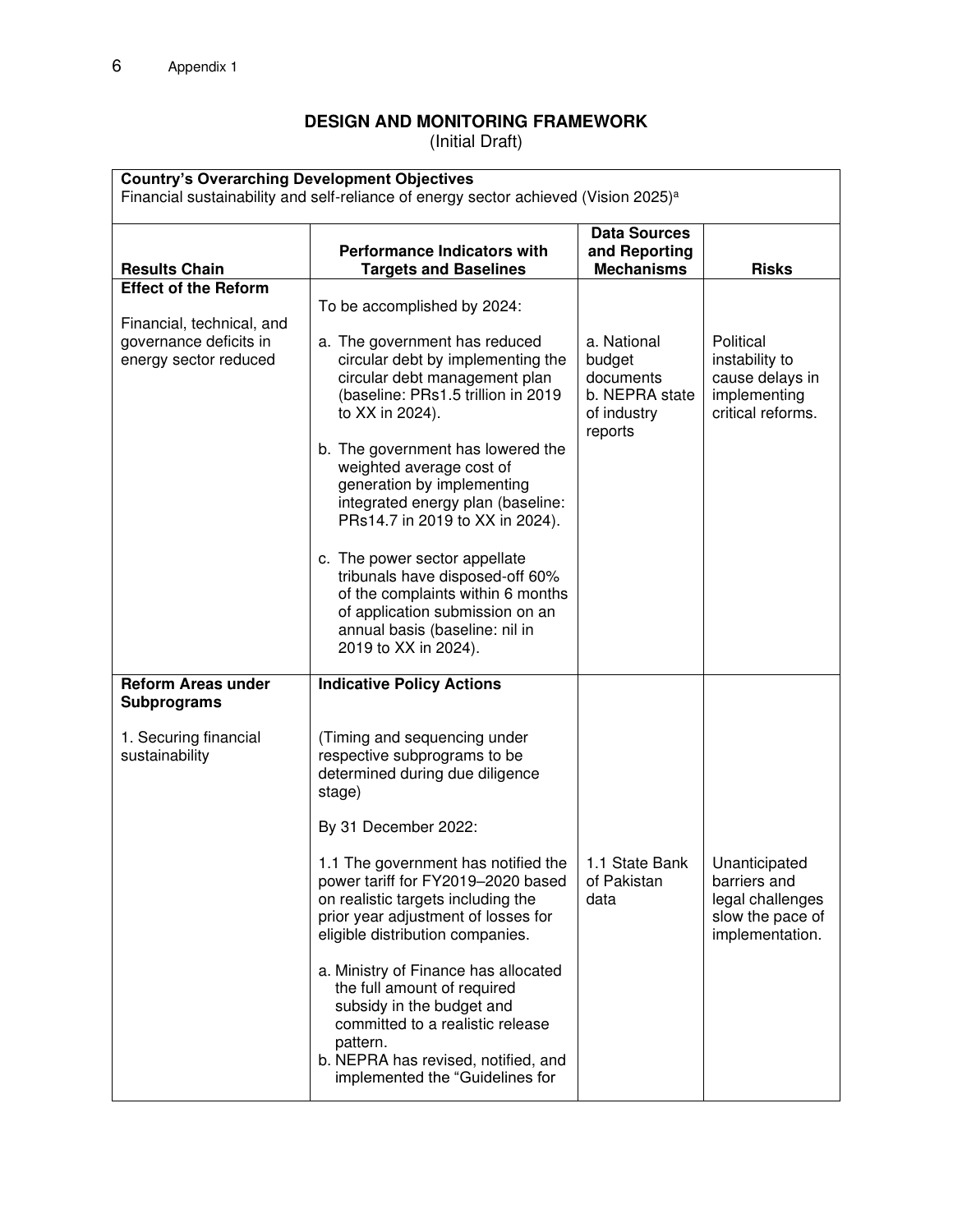|                                                                  | Determination of Consumer End<br>Tariff (Methodology and<br>Process)" Act 2018 by mid-March<br>each year, enabling the federal<br>government to ascertain subsidy<br>and its provision in time for the<br>subsequent FY budget.<br>c. The government has adopted<br>efficiency-based dispatch instead<br>of (subsidized) fuel cost.<br>d. NEPRA has adopted a system of<br>increased frequency of efficiency<br>testing under third party<br>supervision. |                                                                                         |                                                                               |
|------------------------------------------------------------------|-----------------------------------------------------------------------------------------------------------------------------------------------------------------------------------------------------------------------------------------------------------------------------------------------------------------------------------------------------------------------------------------------------------------------------------------------------------|-----------------------------------------------------------------------------------------|-------------------------------------------------------------------------------|
|                                                                  | 1.2. The government has largely<br>settled the past accumulated<br>circular debt on balance sheets of<br>distribution companies and Power<br>Holding Private Limited by preparing<br>and approving a policy framework<br>from the ECC for settling past<br>accumulated circular debt.                                                                                                                                                                     | 1.2 National<br>budget<br>documents                                                     |                                                                               |
|                                                                  | 1.3. The government has approved<br>the National Electricity Policy, the<br>National Electricity Plan, the<br>Renewable Energy Policy, and the<br>Integrated Energy Plan.                                                                                                                                                                                                                                                                                 | 1.3 NEPRA<br>state of<br>industry reports                                               |                                                                               |
| 2. Strengthening<br>governance (institutional<br>and regulatory) | 2.1 The government has approved a<br>plan to restructure and staff Power<br>Division and to increase women's<br>recruitment in the energy sector<br>including power utility companies;<br>and distribution, transmission, and<br>generation companies.                                                                                                                                                                                                    | 2.1 NEPRA<br>state of<br>industry reports                                               | Unanticipated<br>legal barriers<br>may prolong<br>implementation<br>timelines |
|                                                                  | 2.2 The ECC has approved<br>separation of regulatory and policy<br>functions under the Directorate<br>General of Petroleum Concessions<br>in the Ministry of Energy.<br>2.3 The government has approved a<br>privatization plan for regasified                                                                                                                                                                                                            | 2.2-2.3 The Oil<br>and Gas<br>Regulatory<br>Authority's<br>state of<br>industry reports |                                                                               |
|                                                                  | liquid natural gas plants.                                                                                                                                                                                                                                                                                                                                                                                                                                |                                                                                         |                                                                               |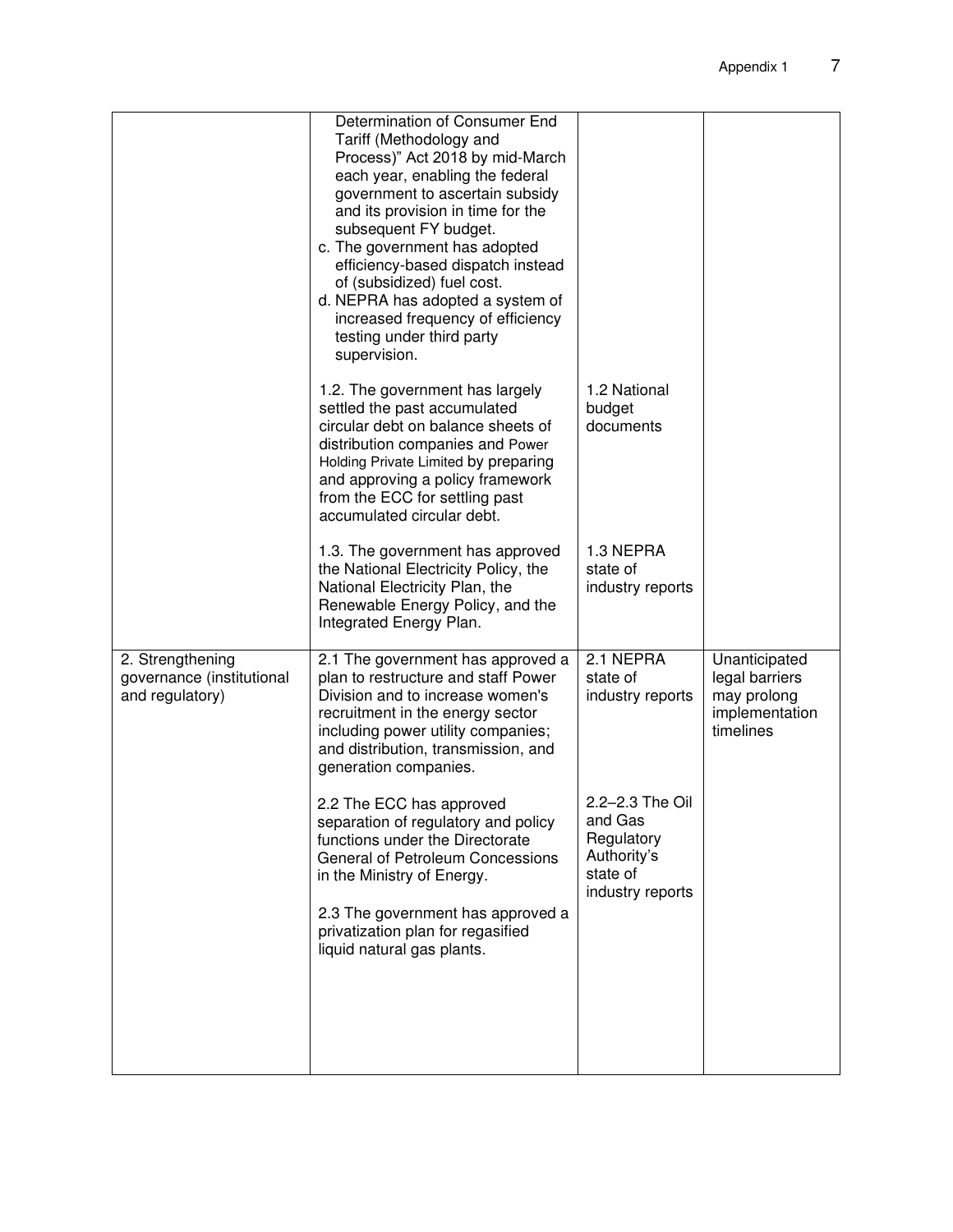| 3. Reinforcing            | 3.1. The NTDC and distribution                                      | 3.1 NEPRA        | Lukewarm          |
|---------------------------|---------------------------------------------------------------------|------------------|-------------------|
| infrastructure and supply | companies have prepared a                                           | state of         | support from      |
| system improvements       | detailed infrastructure master plan                                 | industry reports | private sector to |
|                           | with priority to evacuate renewable                                 |                  | disrupt reforms   |
|                           | energy, consistent with open-access                                 |                  | effort and        |
|                           | transmission system.                                                |                  | investment        |
|                           |                                                                     |                  | targets           |
|                           | 3.2. The government has approved                                    | 3.2 NTDC         |                   |
|                           | a 5-year rural and off-grid                                         | power statistics |                   |
|                           | electrification plan along with                                     |                  |                   |
|                           | simplification of procedure for                                     |                  |                   |
|                           | promoting net metering regime.                                      |                  |                   |
|                           |                                                                     |                  |                   |
|                           | 3.3. The government has approved                                    | 3.3 Pakistan     |                   |
|                           | a plan to increase bidding rounds<br>for oil and gas blocks through | Energy           |                   |
|                           | smaller chunks to encourage                                         | Yearbook         |                   |
|                           | sustained and reliable exploration in                               |                  |                   |
|                           | oil and gas sectors.                                                |                  |                   |
|                           |                                                                     |                  |                   |
| Dudwat Cunnaut            |                                                                     |                  |                   |

#### **Budget Support**

ADB: Subprogram 1: \$300 million (concessional OCR); Total for 3 subprograms: \$1 billion

**Assumptions for Partner Financing:** Bilateral development partners (Japan International Cooperation Agency, Export-Import Bank of Korea) have expressed their interest for parallel cofinancing of these subprograms. The cofinancing amounts and outputs will be confirmed at due diligence during the factfinding stage.

ADB = Asian Development Bank, ECC = Economic Coordination Committee of the Cabinet, FY = fiscal year, NEPRA  $=$  National Electric Power Regulatory Authority, NTDC  $=$  National Transmission and Despatch Company, OCR  $=$ ordinary capital resources.

<sup>a</sup>Government of Pakistan, Ministry of Planning, Development and Reform. 2014. *[Pakistan 2025: One Nation](https://www.pc.gov.pk/uploads/vision2025/Pakistan-Vision-2025.pdf)–One [Vision](https://www.pc.gov.pk/uploads/vision2025/Pakistan-Vision-2025.pdf)*. Islamabad.

Source: Asian Development Bank.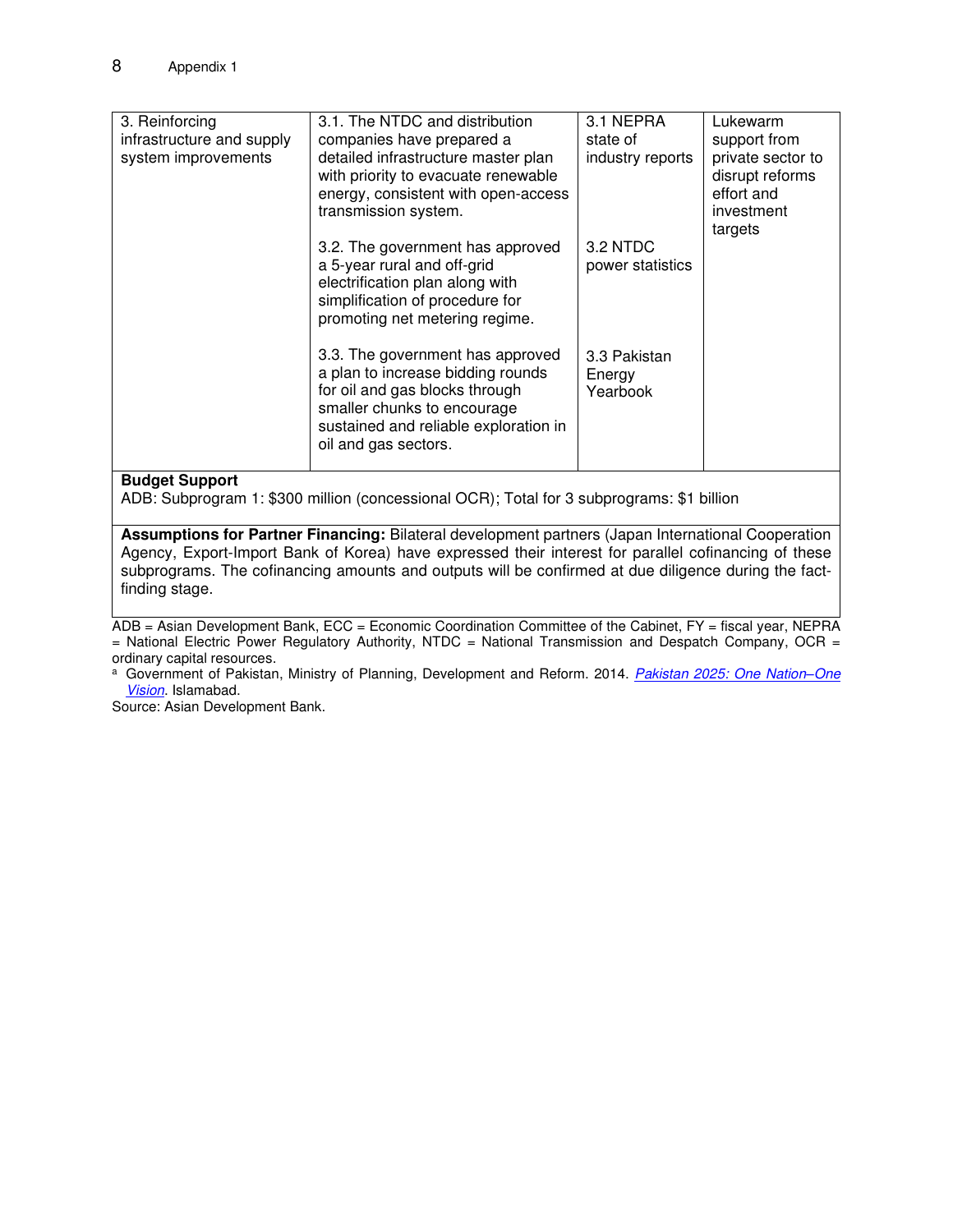Appendix 2 9

#### **PROBLEM TREE**



E&P = exploration and production, ERP = enterprise resource planning, IPP = independent power producer, SOE = state-owned enterprise, T&D = transmission and distribution.